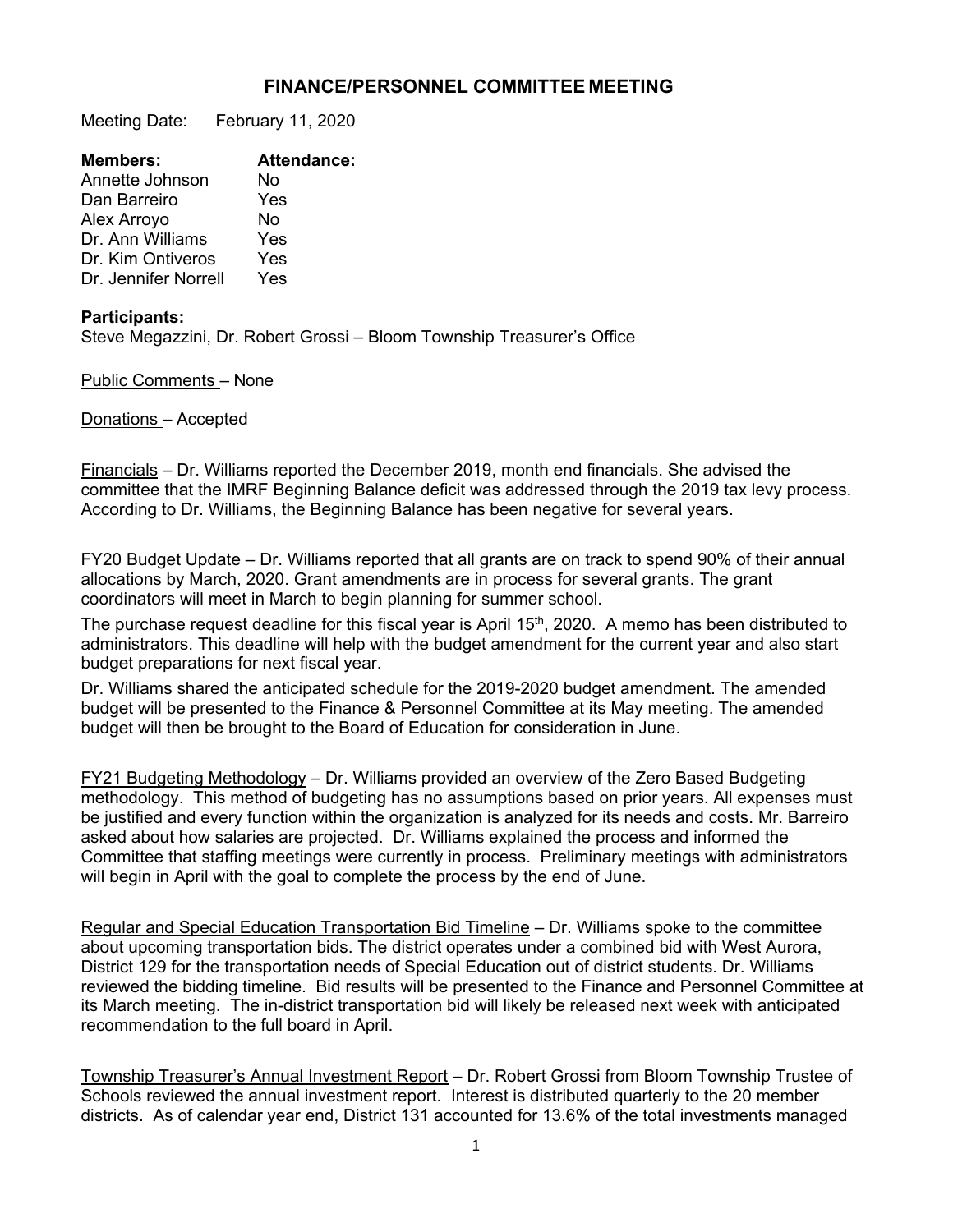by Dr. Grossi.

Fine Arts Payments to Staff – Topic was tabled and will be brought back to the committee at a later date.

Food Service Program Pilots – Dr. Williams explained that a pilot program for Breakfast After the Bell will start on March 2<sup>nd</sup>, 2020, at Brady and Krug. Preferred Meals has met with the principals at these school to discuss logistics and implementation.

Dr. Williams has also been working with the State of Illinois to allow for the addition of a supper program under our current food service contract. If approved, this pilot program would tentatively begin the middle of March. The pilot program would serve students at three elementary schools, Oak Park, Beaupre and Brady and all middle schools. The program targets students participating in after school programs. Dr. Williams estimates the pilot program will serve roughly 1,200 students. Dr. Williams noted that reimbursement rates exceed estimated variable costs associated with the program.

Risk Management – Dr. Williams and Steve Megazzini have been collaborating with the district insurance broker, to coordinate loss control trainings with staff and to develop a comprehensive risk management plan. Currently, the district has several facets of risk management in place including; asset tagging for technology equipment, documenting equipment inventory by building, accident investigation trainings, a streamlined gasoline purchasing process and new procurement card guidelines. Additionally, the business office has an internal auditor conducting accounts payable, payroll, and ad hoc audits. The B&G Department is also implementing an equipment sign-out process to keep track of assets. Dr. Williams anticipates issuing the Request for Proposals for a fixed asset valuation next month. Dr. Williams also emphasized that a comprehensive plan will need to include controls for all areas of liability to mitigate risk.

District Vehicles Discussion – Steve Megazzini explained to the committee that the FY20 Budget included four vehicle replacements. In accordance with Board policy, three quotes will be obtained and compared to the available state bid. The fourth vehicle will not be replaced at this time. Instead the money will be used to purchase two smaller, multi-use utility vehicles which can be used year-round.

IASB PRESS Revisions – Dr. Ontiveros reviewed revisions to policy 6:300 Graduation Requirements. Starting with the 2020-21 school year the State of Illinois will require any student graduating from a public high school to file a Free Application for Federal Student Aid (FAFSA) with the United States Department of Education or, if applicable, an application for State financial aid. A waiver must be filed if the student, parents or guardian of student, chooses not to file a FAFSA. A discussion ensued regarding the new law. Dr. Norrell stated she has been in contact with the Kane County Regional of Education.

Census 2020 – Dr. Norrell shared information regarding the upcoming census night. The census night will be held on Monday, April 13, 2020. The event intends to encourage families to complete the 2020 census.

## **Old Business**

Bardwell Community Move Update – Dr. Williams and Mr. Megazzini have been meeting with move consultants and are currently drafting a Request for Qualifications which will be released later this month. Dr. Williams referenced an email from the builders stating the project is still on track.